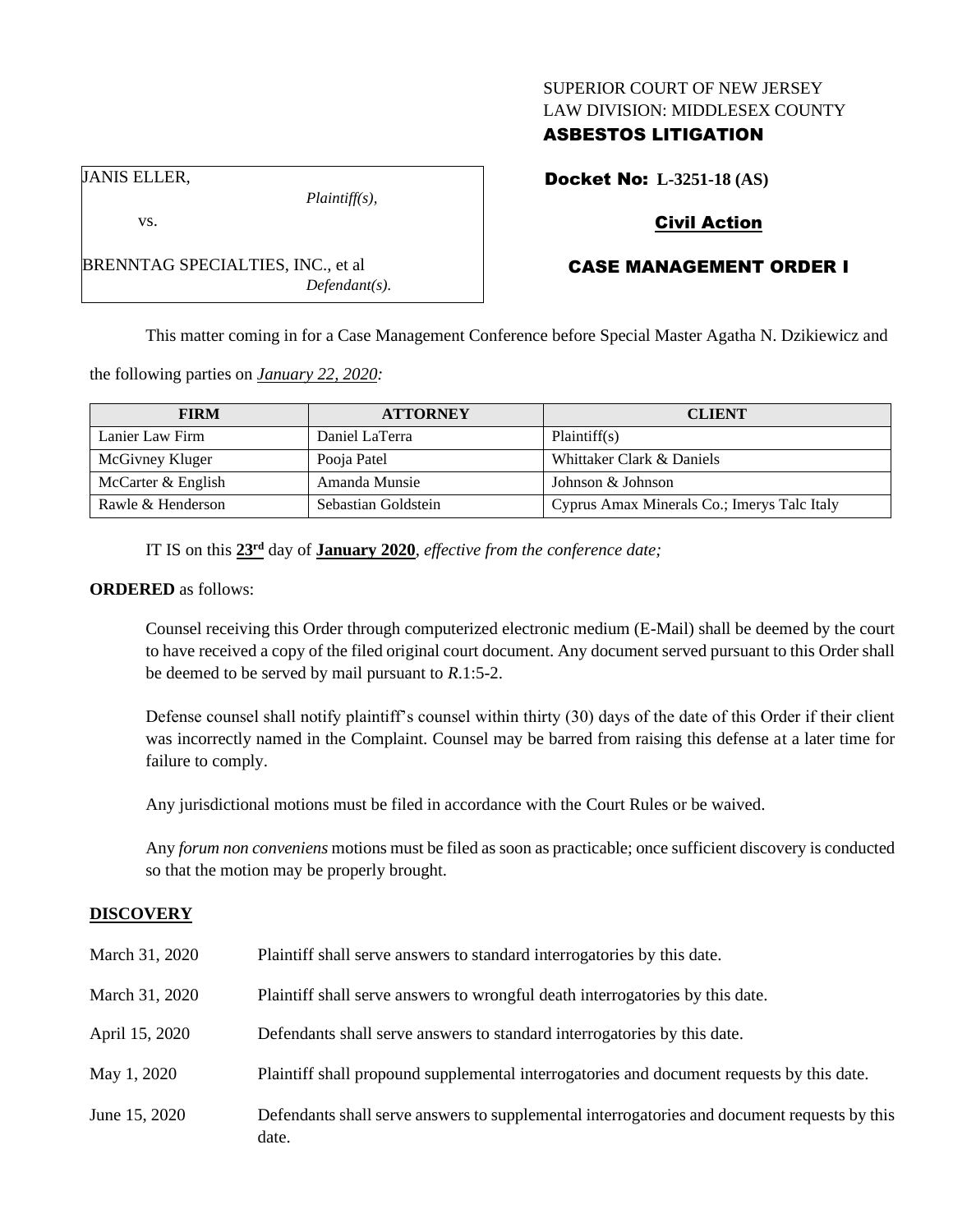| May 1, 2020     | Defendants shall propound supplemental interrogatories and document requests by this date.                                                                                                                  |
|-----------------|-------------------------------------------------------------------------------------------------------------------------------------------------------------------------------------------------------------|
| June 15, 2020   | Plaintiff shall serve answers to supplemental interrogatories and document requests by this<br>date.                                                                                                        |
| July 31, 2020   | Fact discovery, including depositions, shall be completed by this date. Plaintiff's counsel shall<br>contact the Special Master within one week of this deadline if all fact discovery is not<br>completed. |
| August 31, 2020 | Depositions of corporate representatives shall be completed by this date.                                                                                                                                   |

# **EARLY SETTLEMENT**

March 15, 2021 Settlement demands shall be served on all counsel and the Special Master by this date.

## **MEDICAL EXPERT REPORT**

| March 31, 2020    | Plaintiff shall serve executed medical authorizations (along with answers to interrogatories)<br>by this date.                                                                                                                                           |
|-------------------|----------------------------------------------------------------------------------------------------------------------------------------------------------------------------------------------------------------------------------------------------------|
| October 30, 2020  | Plaintiff shall serve medical expert reports by this date.                                                                                                                                                                                               |
| October 30, 2020  | Upon request by defense counsel, plaintiff is to arrange for the transfer of pathology specimens<br>and x-rays, if any, by this date.                                                                                                                    |
| December 31, 2020 | Defendants shall identify its medical experts and serve medical reports, if any, by this date. In<br>addition, defendants shall notify plaintiff's counsel (as well as all counsel of record) of a<br>joinder in an expert medical defense by this date. |

## **LIABILITY EXPERT REPORTS**

October 30, 2020 Plaintiff shall identify its liability experts and serve liability expert reports by this date or waive any opportunity to rely on liability expert testimony.

December 31, 2020 Defendants shall identify its liability experts and serve liability expert reports, if any, by this date or waive any opportunity to rely on liability expert testimony.

## **SUMMARY JUDGMENT MOTION PRACTICE**

- January 22, 2021 Plaintiff's counsel shall advise, in writing, of intent not to oppose motions by this date.
- February 5, 2021 Summary judgment motions shall be filed no later than this date.
- March 5, 2021 Last return date for summary judgment motions.

## **ECONOMIST EXPERT REPORTS**

- October 30, 2020 Plaintiff shall identify its expert economists and serve expert economist report(s), if any, by this date or waive any opportunity to rely on economic expert testimony.
- December 31, 2020 Defendants shall identify its expert economists and serve expert economist report(s), if any, by this date or waive any opportunity to rely on economic expert testimony.

 $\_$  , and the set of the set of the set of the set of the set of the set of the set of the set of the set of the set of the set of the set of the set of the set of the set of the set of the set of the set of the set of th